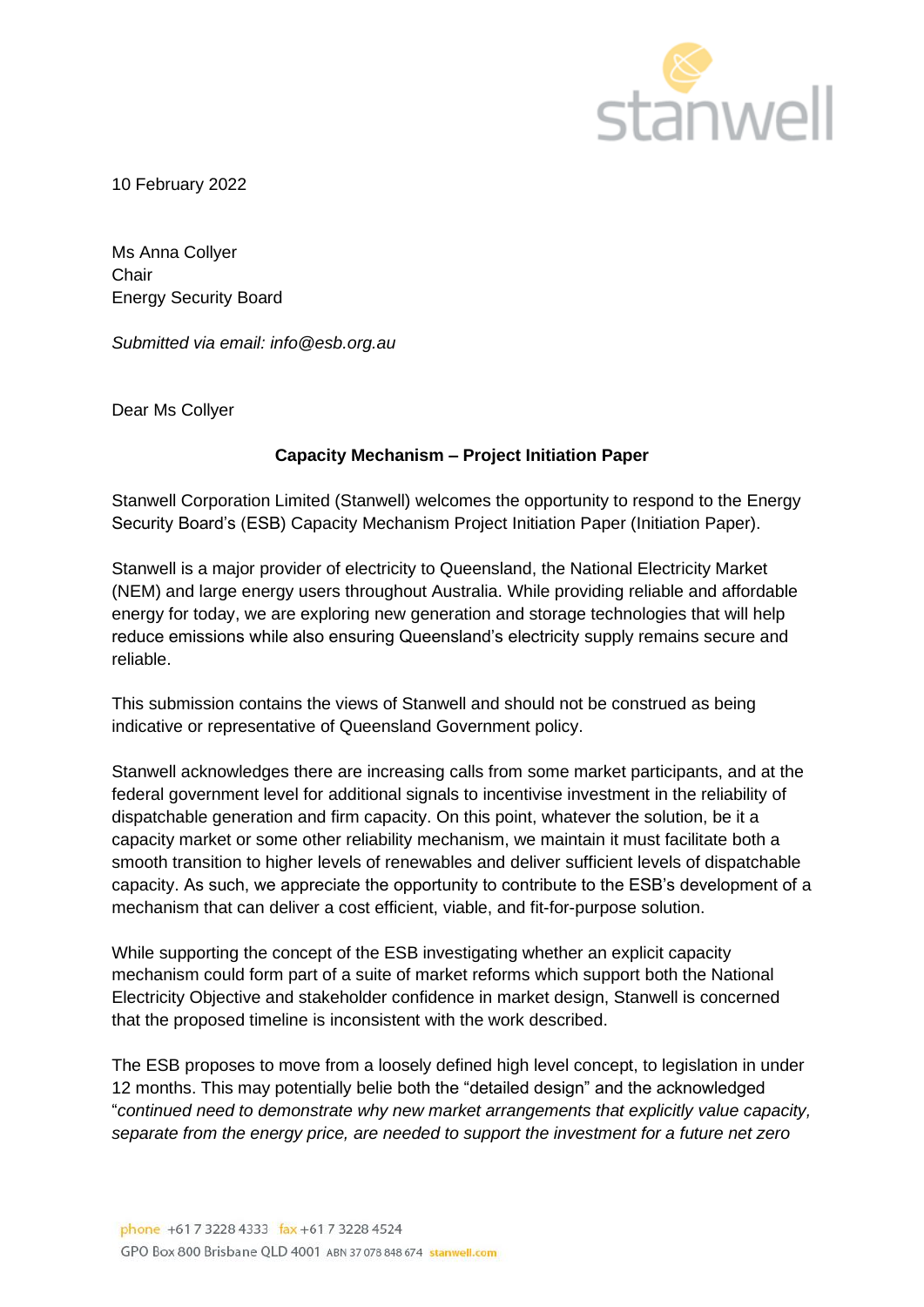emissions NEM."<sup>1</sup> Stanwell notes the proposed capacity mechanism is only one part of a suite of inter-related reforms and needs to be considered in this light.

There appears a significant risk that a quickly designed scheme will not be fit-for-purpose – for example, a scheme to cover an hours-long peak on summer days may treat shortduration batteries and long duration pumped storage very differently to one intended to address weeks-long "wind droughts".

Further, the terms of reference contain significant contradictions which Stanwell expects will take time to work through and will likely require more than the couple of design iterations as currently envisaged in the proposed timeline. Stanwell strongly encourages the ESB to prioritise a comprehensive coherent design over potential time pressure.

Stanwell notes the first deliverable in April includes:

- High level design for a preferred option for capacity mechanism:
- Advice on implications of the design principles for the detailed design process; and
- Advice on orderly exit management contract arrangements and interaction with the preferred capacity mechanism option.

Our comments on each of these deliverables are provided below, followed by our responses to the main elements of the Initiation Paper.

### *High level market design*

Stanwell considers that at this early stage of the process, the high-level design should focus on identifying design options to eliminate, or confirm as low risk, without the need to be committed to all elements of the design.

For example, of the three design options proposed in the Initiation Paper, Stanwell considers that 1a – a fully decentralised market – is unlikely to address stakeholder's perceived need for unilateral interventions. It would also give jurisdictions less transparency and control than the current retailer reliability obligation (based on a centralised forecast), which some jurisdictions are already over-riding. On this basis we suggest the 1a design option not have significant resources expended on its development at this time.

Each of options 1b and 2 rely on a central forecast to determine the capacity requirement and hence liabilities, but we believe at this stage, it is not necessary to determine which specific forecast will be used.

<sup>&</sup>lt;sup>1</sup> Energy Security Board, Capacity Mechanism Project Initiation Paper, December 2021, p8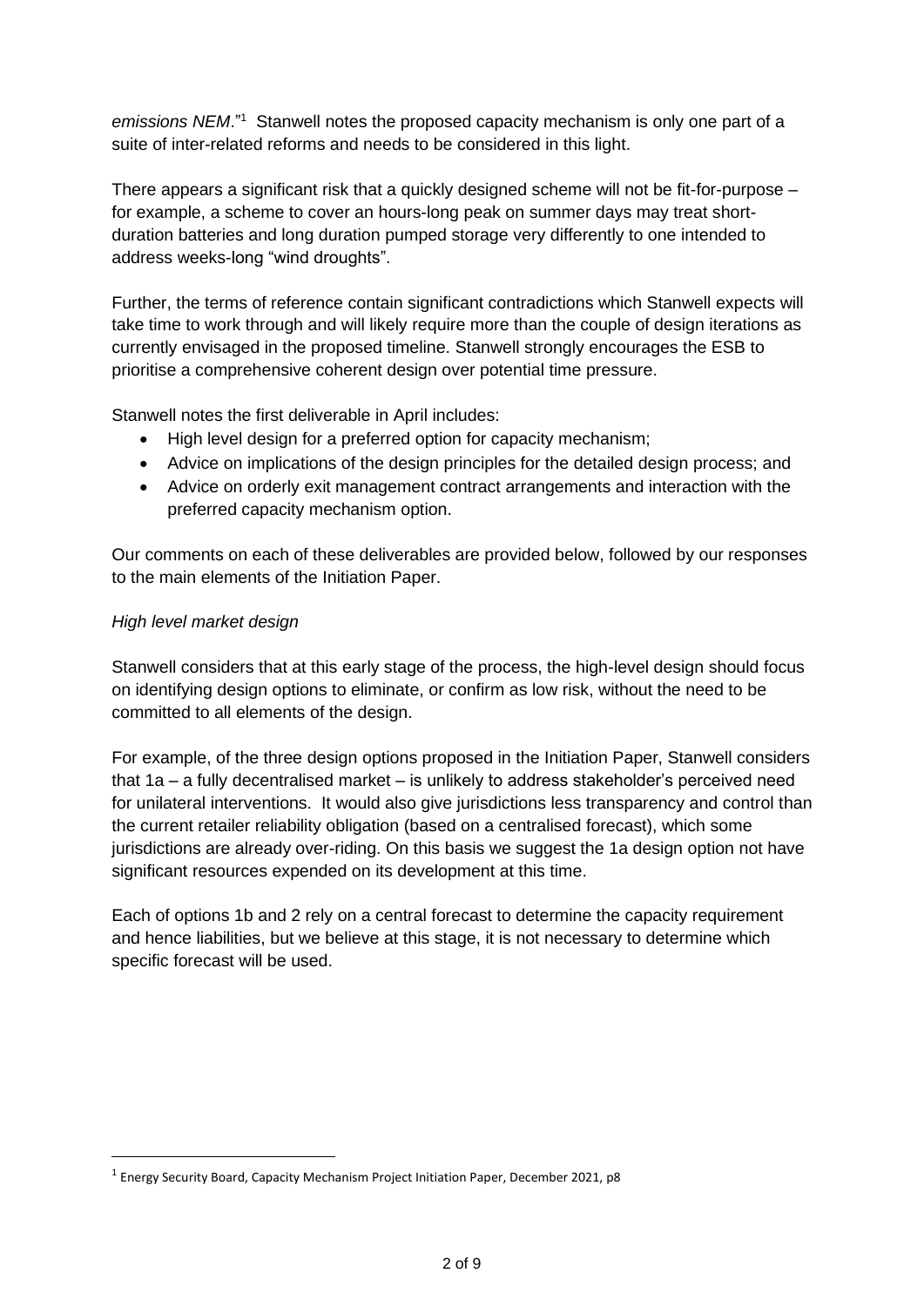### *Implications of design principles*

In recognition that the capacity mechanism is only one element of an overarching market design, Stanwell also recommends that any market design advice be explicit about both what the capacity mechanism is and is not intended to be, including whether:

- the capacity mechanism is to operate in the planning timeframe with limited interaction with real-time markets. If this is to occur, there will need to be some level of commitment – potentially in MT PASA or a successor – however planning schemes should not require ex-post adjustments. Other mechanisms such as essential services markets, and operating reserves, that are under development to address real-time challenges should also be considered;
- the capacity mechanism is to be limited to resources which meet a level of visibility and predictability to support AEMO in projecting whether forecast supply (including demand response) is adequate to meet forecast demand. While market segmentation may evolve over time, Stanwell considers this would be limited to scheduled and semi-scheduled resources under current definitions. Non-scheduled and unregistered resources as well as resources procured for strategic reserves would then be ineligible for the scheme; and
- the "'heavy lifting' for investment should continue to come through signals in the real time market".<sup>2</sup>

### *Advice on orderly exit management contracts*

Stanwell understand that orderly exit management contracts are intended to require a resource to remain in the market until an agreed point in time and then exit the market.

Consistent with the design principles above, the resource could therefore be required to offer capacity into the capacity mechanism until the agreed date, potentially at zero dollars, and become ineligible for capacity mechanism payments after that date.

Stanwell acknowledges the ESB has identified a "*continued need to demonstrate why new market arrangements that explicitly value capacity, separate from the energy price, are*  needed to support the investment for a future net zero emissions NEM."<sup>3</sup> In addition, we note the ESB has flagged that a "base case" is being developed to assess the costs and benefits of potential capacity market options.

Stanwell notes the Initiation Paper does not provide any detail or parameters around what the ESB considers to be the "base case".

<sup>2</sup> Energy Security Board, Post 2025 Market Design Options - A paper for consultation, Part A, April 2021, p31

<sup>&</sup>lt;sup>3</sup> Energy Security Board, Capacity Mechanism Project Initiation Paper, December 2021, p8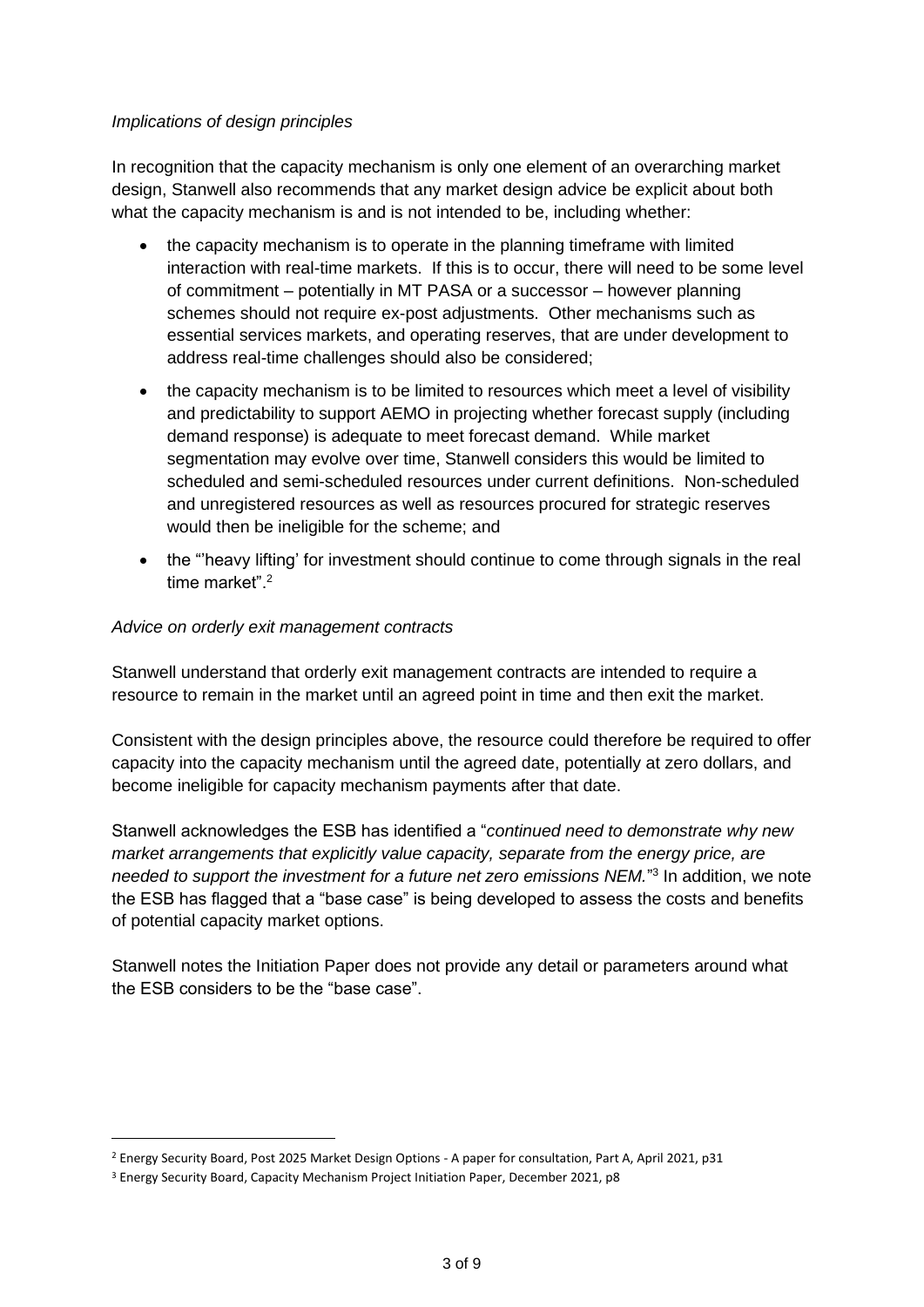As we stated in our response to the ESB's Options Paper in June 2021, any comparative analysis of capacity market options should consider current mechanisms coupled with other market reforms underway which may have positive impacts on resource adequacy (i.e., essential system services markets and operational reserves).<sup>4</sup>

Developing a base case that ignores other relevant reforms underway is likely to overstate the potential benefits of a capacity mechanism, and not truly represent the net benefits to the market and customers.

### Assessing the capacity mechanism

Stanwell understands the need for a mechanism that supports more dispatchable capacity that is efficient, effective, and can be easily developed, implemented, administered, and regulated across the NEM.

As we have previously stated in our response to the ESB's Options Paper, Stanwell remains concerned about the risk of developing and implementing a capacity mechanism that is overly complex and costly. The cost of any new capacity mechanism will ultimately be levied onto customers, and therefore will need to be finely designed so as to balance increased reliability with increasing costs.

Overall, the assessment criteria presented by the ESB appear to be reasonable, and for the most part reflect the design principles set out by Energy Minsters.

We believe the ESB needs to provide clear direction on the functional requirements of the jurisdictional opt-in and opt-out provisions, specifically noting the possible implications for interconnected States, including mitigation strategies. We recognise the potential incompatibility between Energy Ministers principle 7 (supporting inter-regional contracting), and the opt-in/opt-out principles presenting a significant challenge to the design of a capacity mechanism.

Stanwell requests the ESB provide clarity on how it will factor this into its assessment criteria. While jurisdictions will always have the ability to derogate, a well-designed scheme should avoid the need and highlight the risks associated with such action.

### Approach to design

Stanwell has carefully assessed the design options and the risks and benefits associated with both a centralised and decentralised approach, which are discussed in more detail throughout the remainder of this submission.

While not much detail has been provided to thoroughly assess which of the proposed options would work best within the context of the NEM, based on the information that we do have, it is Stanwell's view that option 1b (the decentralised hybrid option) is likely to be the most efficient model, and still provide a level of procurement and trading flexibly.

<sup>4</sup> Stanwell Corporation Limited, Response to Post 2025 Market Design Options - A paper for consultation, Appendix A, June 2021, p9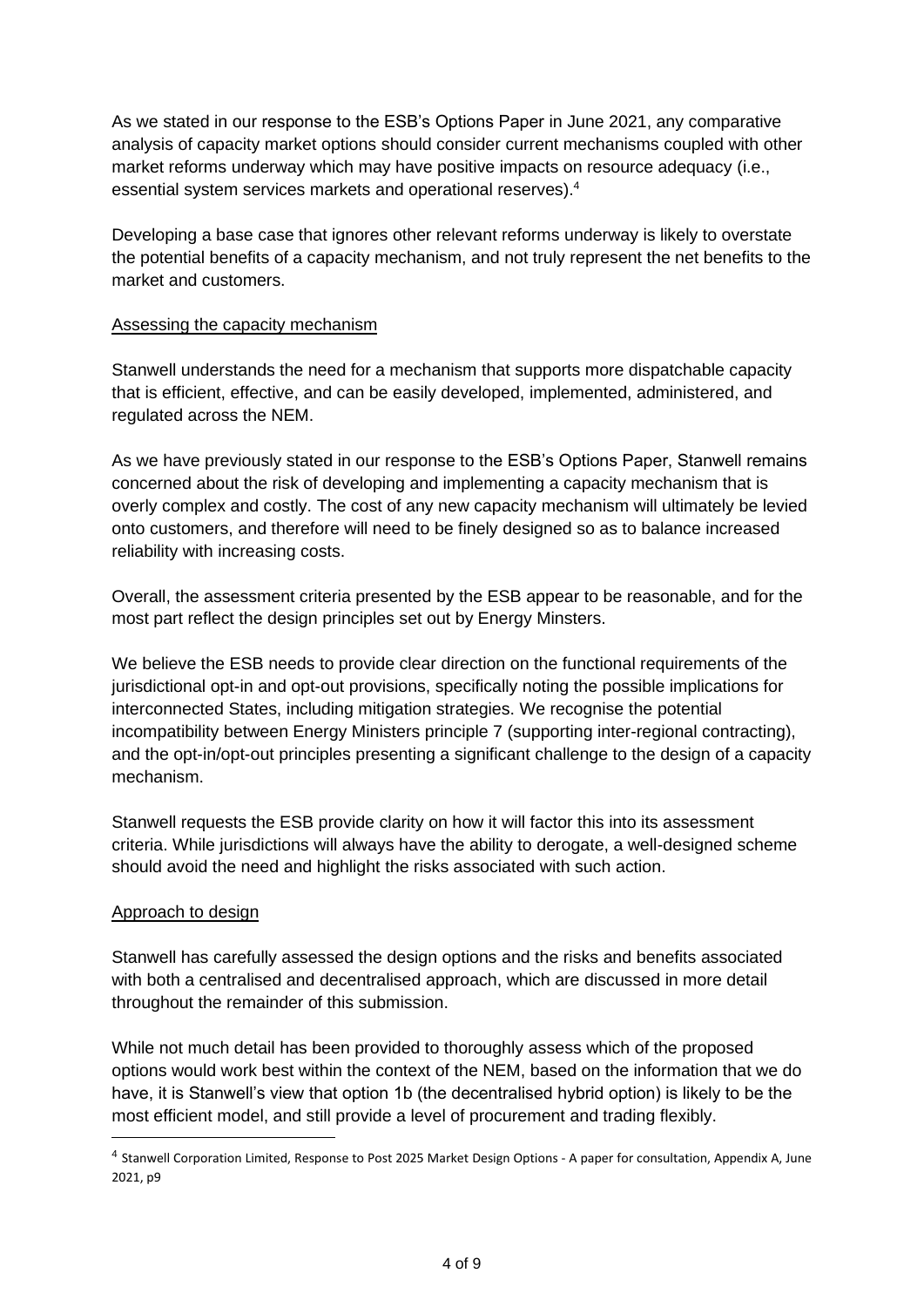A decentralised hybrid option would allow jurisdictions, via AEMO, administrative and regulatory oversight of the capacity requirement for each region, while providing the benefit of allowing market participants to procure their capacity volume through their preferred approach.

We recommend the ESB exercise a level of caution when examining overseas examples for application within the Australian NEM. In particular we note international markets have been developed to address specific market circumstances and objectives in relation to their respective reliability concerns, market structure, and government policies. While it may be useful to look at some design elements of overseas examples, we would caution against assuming the same or similar elements could or would necessarily work within the NEM.

We also recommend the ESB consider domestic arrangements for supply accreditation and certificate creation, tracking, and surrender to identify elements that could efficiently be applied to the "reliability certificate" concept.

### Core design areas for any mechanism that explicitly values capacity

Based on the information available, we suggest that while short term forecasting may work for maintaining assets in the market, it may not be conducive to incentivising investment where longer term forecasting is required.

Given the proposed key objective of a reliability certificate is to strengthen the long-term investment price signal within the market, Stanwell considers a minimum term price visibility of five to eight years is needed.

With respect to participants subject to the current notice of closure requirements, four-to-fiveyear forecasts would be required to determine whether to maintain assets in the market, while a longer lead time may be necessary for new-build proposals.

### Defining at risk periods

As more weather reliant and energy limited generation enters the market, weather events will continue to increase reliability risk for the market. While we recognise that many factors will influence the ability of a generation source to produce at 100 per cent capacity, overall, these risk factors are changing from what the market has traditionally faced.

Based on the information provided, we are working with the assumption that at-risk periods encompass a designated time span and are not tied to a specific reliability event. With this in mind, we suggest further analysis is required to define in detail, potential at-risk periods a capacity mechanism is intended to address. In our opinion, relevant at-risk periods in the context of a capacity mechanism should include prolonged or forecasted weather-related events or long-term changes in resource availably.

Stanwell contends that a capacity market should not be expected to address sudden unexpected changes in supply/demand, nor fast ramping requirements. We suggest at-risk periods should clearly identify the periods a capacity mechanism would cover and where other, shorter-term response solutions such as operating reserves, strategic reserves, and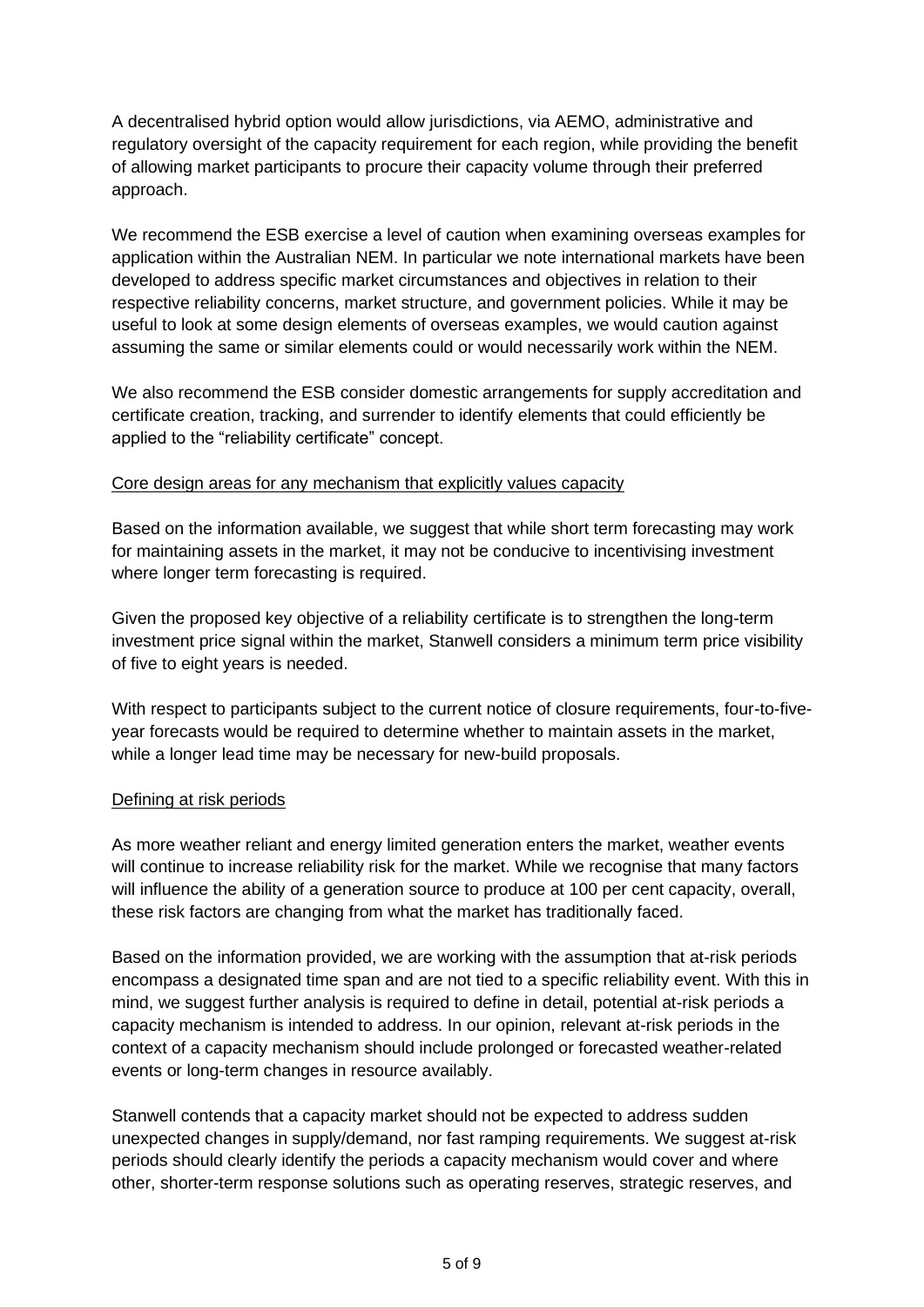RERT would commence. This would help to ensure a defined level of capacity to address longer-term forecasted periods, and that there is mechanism in place to address shorterterm challenges in the market.

In any case, an at-risk period would need to be clearly articulated so that market participants can form a view about the likely occurrence of such events, particularly where market participants would be required to forecast their available capacity.

# Forecasting methodology

When considering the practical application of a forecasting methodology to either a centralised or decentralised capacity market, we again see benefits and risks associated with both a centralised and decentralised forecasting approach. However, we do not believe a decentralised forecasting approach would provide jurisdictions with the confidence that reliability is under control.

A centralised approach to forecasting and procurement may offer simplicity and transparency, be easier to assess market compliance, and provide a simpler system to administer and regulate. However, observation of centrally forecasted and procurement markets indicate there is an increased risk of over procurement of certificates by AEMO which would increase expense for market participants that would ultimately be passed along to consumers. Further discussion on the proposed procurement options is outlined below.

On the other hand, a decentralised hybrid option with centralised forecasting may provide some oversight to assess load and reliability based on the number of certificates released. It may also meet a lower risk threshold for over forecasting by market participants and provide 'buffers' in the event of under forecasting. However, this mechanism comes with the risk that the central body may over forecast demand and be liable for a forecasting shortfall. In that case, the forecasting shortfall would then also be passed on to consumers.

In considering these options, we note that further information is required to understand how forecasting factors, including unused or excess certificates, would be utilised within a capacity market.

# Certificate creation and derating methodology

The use of a centralised forecast should simplify the process of accrediting reliability providers and assessing the derating applied to their nominal capability. When considering the derating methodologies proposed, Stanwell prefers a simulated forward-looking derating methodology for variable renewable energy.

We do note however, that this approach poses a risk for demand side resources, and we question the ability of forward-looking simulations to accurately model new entrants into the market. These are matters that will need to be considered and addressed in the detailed design process.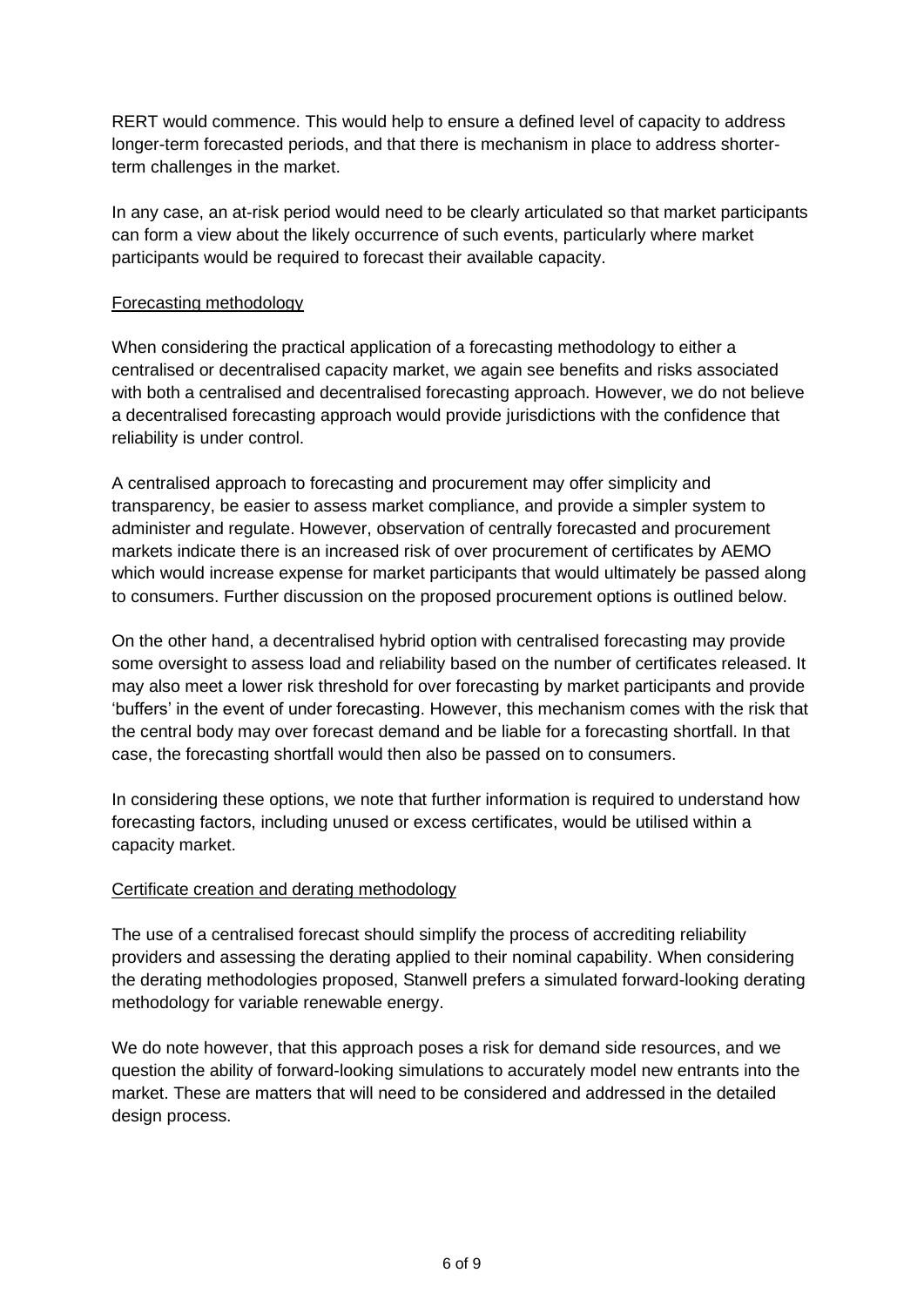More information is required in relation to battery derating to determine whether AEMO would decide when a battery would run. Currently decisions on running batteries are disaggregated, which makes simulating and forecasting for derating purposes difficult.

In relation to hybrid generation facilities, as these installations are likely to be more reliable than single fuel source variable generation, for the purposes of derating, liable entities with the ability to change demand side should be included in derating. Stanwell is also supportive of hybrid facilities being treated as a single facility for the purposes of derating. This would be consistent with the AEMC's recent final determination on the *Integrating Energy Storage Systems into the NEM* rule change.

Transmission impacts may also be able to be addressed through the use of a centralised forecast. Given the impact of transmission constraints to limit the ability of a unit to supply load during an at-risk period, Stanwell has several questions relating to the use of transmission constraints in a capacity mechanism, including;

- 1. Whether participants outside the market would be constrained;
- 2. What is the subsequent impact of transmission constraints on the number of certificates sold; and
- 3. Whether any physical limits are to be placed on interconnector trade during high-risk periods.

We draw strong parallels between the application of transmission constraints and location pricing within a capacity mechanism to that of a congestion management model. Stanwell has previously submitted their opposition to the introduction of a congestion management model within the NEM.

We also note that under the proposed capacity mechanism, AEMO would need to determine which liable entities could have reliability certificates based on whether they are constrained or unconstrained.

# Certificate trading and procurement methods

When considering the procurement options, we believe much will depend on the design choice of the capacity mechanism. We agree with ESB's characterisation that a fully centralised market would lend itself to a regular auction structure, whereas a decentralised procurement market would benefit from access to bilateral trading and trading on exchange, while still providing the flexibility for additional auctions.

While we believe the hybrid decentralised approach will be the most appropriate to the NEM it will require process changes in relation to the granularity at which forecasts are published, and the imposition of minimum reliability hedge targets in the investment timeframe (five to eight years as we identified earlier in our submission).

Given the displayed customer preference to enter retail contracts close to the period, the reliability obligation may need to be separable from the financially responsible market participant obligations.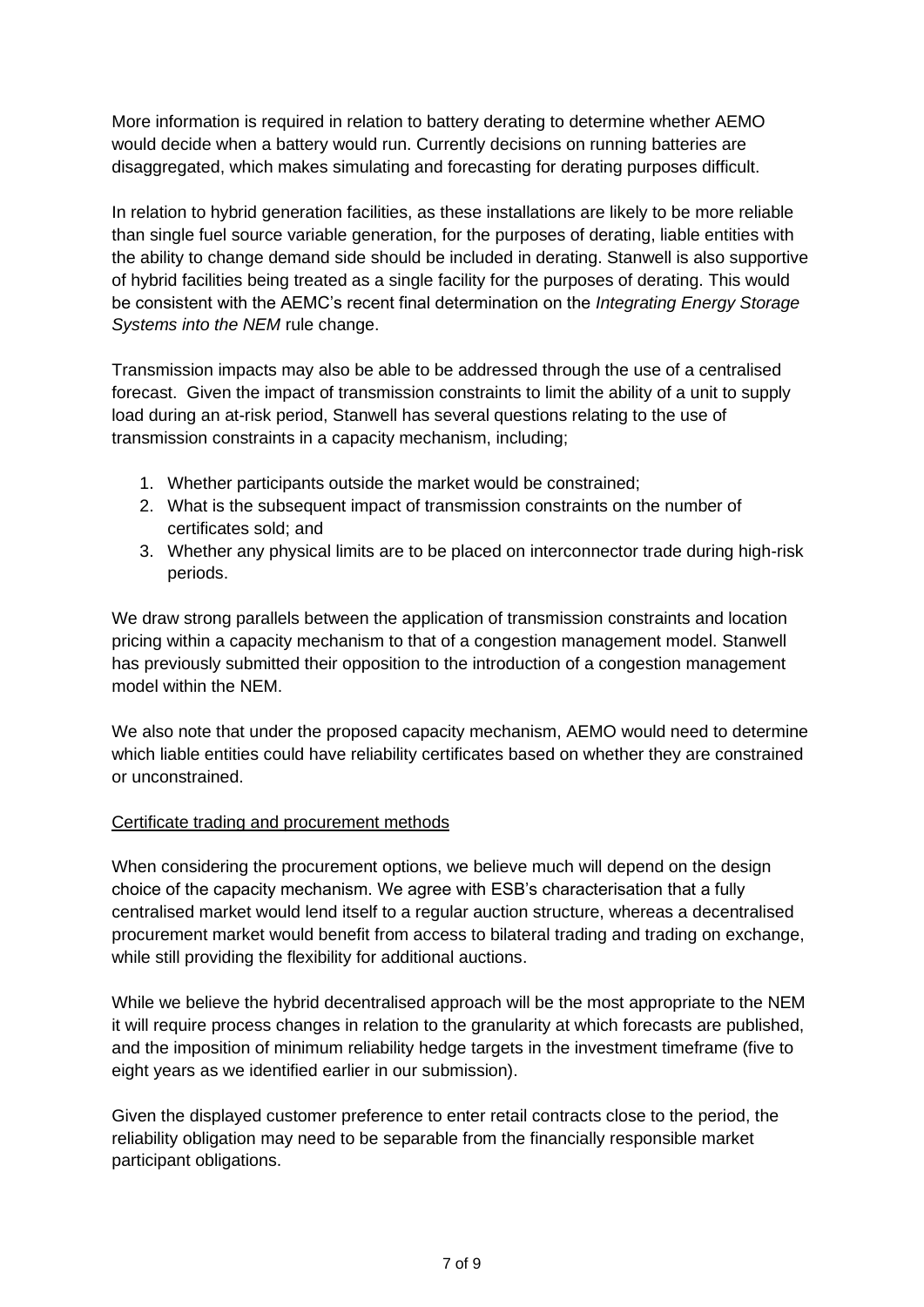Unlike a centrally procured model, a hybrid decentralised model could require retailers to hedge a portion of their liable load early, while still providing the flexibility to defer the procurement of some of their reliability certificates to a later date at the risk of paying a higher price.

Any proposed procurement method should also include an option to 'buy back' certificates in the event of a reliability shortfall, with provision for continuous bilateral trading without the requirement to wait for AEMO auctions. This approach would still allow AEMO to hold trades and act as the central body between trades, however liable entities could secure their required capacity in the event of a reliability shortfall. This in turn would lessen the likelihood of unnecessary penalties.

We believe it is crucial these matters are carefully considered during the detailed design process.

### Market power mitigation

Stanwell consider a high-level design is required before serious consideration of potential market power and any associated mitigations can occur.

The sources of potential market power are quite different in a fully centralised versus a fully decentralised capacity mechanism, or an auction-only versus bilateral trading design. In light of this, we believe the mitigation approach should be proportionally different.

Certificate creation is likely to be limited to registered energy market participants with the ability to physically support reliability. In the event creation and transfers are managed through a central registry, there will inherently be strong control on one side of the market.

Equally, the non-storable nature of reliability certificates, combined with the scheme operating in the planning timeframe, limits the likelihood of "hoarding" as unsold certificates would likely expire worthless.

#### Incentives and compliance

An incentive and compliance regime will be completely reliant on the preferred capacity design option.

In principle, Stanwell agrees with the characterisation of incentives and compliance as outlined in the Initiation Paper. However, a number of prior decisions would need to be made in relation to forecasting, design, trading, and procurement methods before we can properly assess which compliance triggers and penalties would work.

However, regardless of which high level design option is chosen, penalties should be sufficiently high to deter retailers from selecting to remain 'imbalanced' by not purchasing adequate capacity to cover a reliability event. Where retailers select to remain imbalanced, allocating RERT or auction costs to non-compliant retailers may act as a starting point when considering compliance penalties.